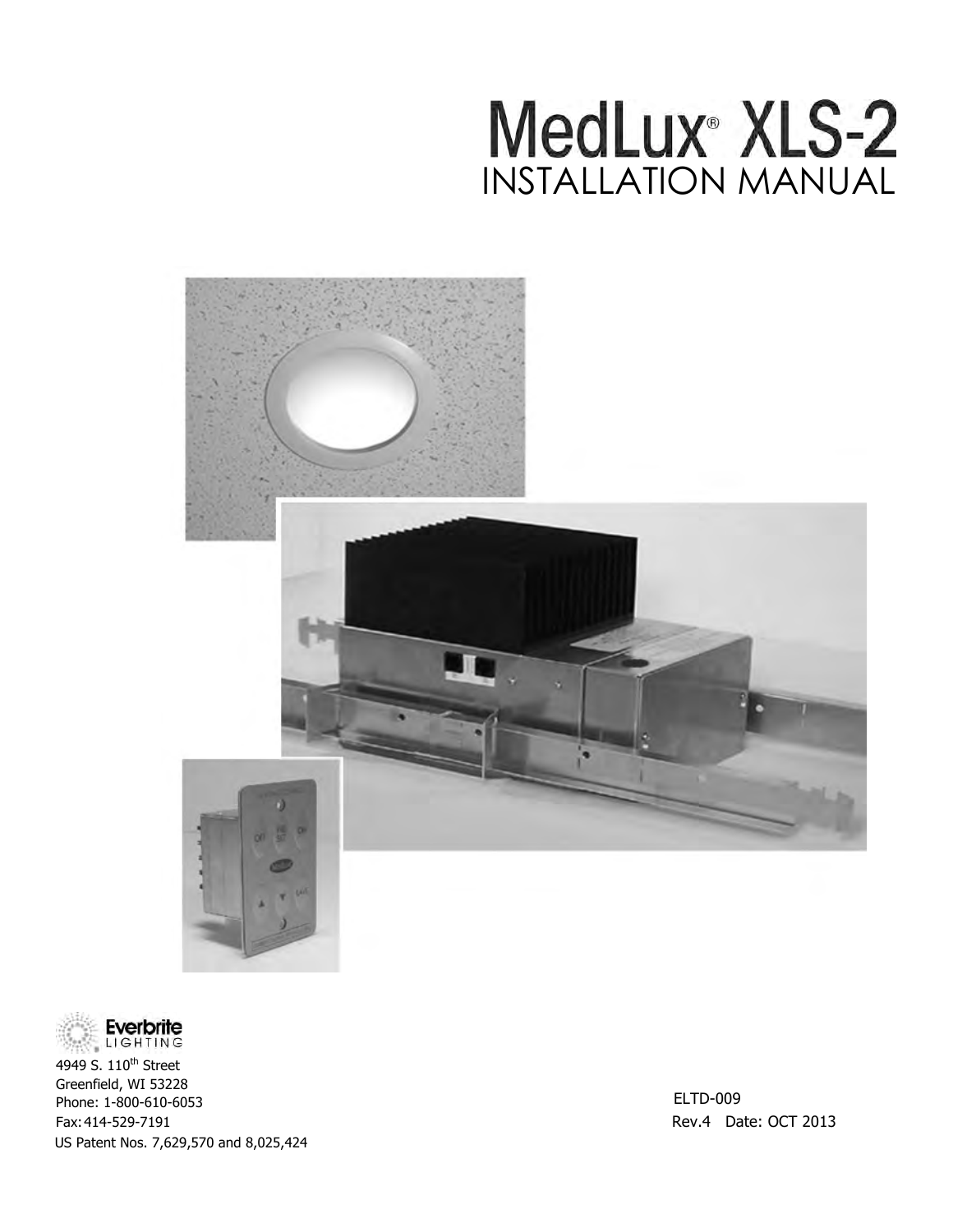# **TABLE OF CONTENTS**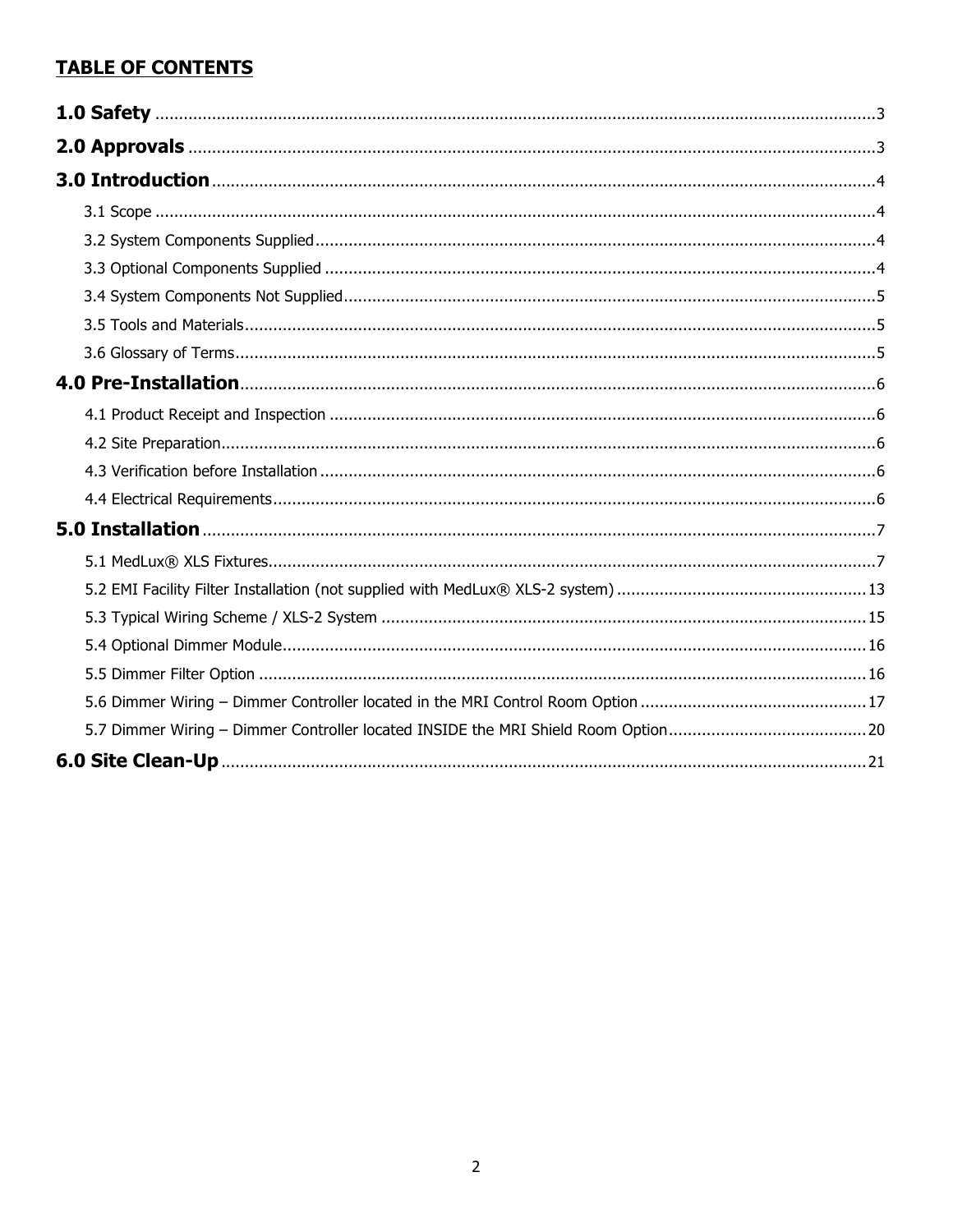# **1.0 SAFETY**

For the safe handling, installation and operation of the MedLux® XLS-2 system, a thorough review and understanding of the material written in this manual must be completed before starting the installation process. Failure to properly install the MedLux® XLS-2 system per these instructions will void your warranty. There are no serviceable components in the MedLux® XLS-2 system. Attempting to repair or alter the MedLux® XLS-2 system in any way will also void your warranty. Always install MedLux® XLS-2 according to all local, state, and national codes.



**WARNING:** Additional supports and/or hangers for the drop ceiling grids and MedLux®XLS-2 fixture(s) are recommended and necessary in earthquake zoned areas or when required by local/state safety codes.

### **Other Important Safety Requirements and Precautions:**

- All MEDLUX ® XLS-2 System components are designed for indoor use and installation ONLY.
- $\checkmark$  MIN 90°C SUPPLY CONDUCTORS
- $\checkmark$  DO NOT INSTALL INSULATION WITHIN 76 mm (3 in) OF ANY PART OF THE LUMINAIRE
- $\checkmark$  SUITABLE FOR SUSPENDED CEILING
- $\checkmark$  DRY LOCATIONS ONLY
- $\checkmark$  ACCESS ABOVE CEILING REQUIRED
- $\checkmark$  Make sure that all required safety equipment is present and all workers are familiar with the local safety codes.
- Observe proper precautions when working in an MRI suite**. Always assume the magnet is active!**
- Installation requires one separate 120-VAC branch circuit (rated at 20 Amps) to power up to (32) XLS-2 fixture(s).
- $\checkmark$  Class 2 wiring (e.g. for dimmer cables between the XLS-2 units).
- $\checkmark$  The MEDLUX® XLS-2 System is not intended for use in air handling spaces.



# **DANGER: POWER TO MEDLUX® SYSTEM MUST BE DE-ACTIVATED BEFORE ATTEMPTING TO WIRE OR SERVICE THIS PRODUCT AT ANY TIME.**

# **2.0 APPROVALS**

- 1. **UL/cUL:** The MedLux® XLS-2 system is constructed as an Indoor Recessed Down light per UL 1598, LUMINAIRE STANDARD (US) and CSA C22.2, No 9, No 250, CSA E598-2-2-98-CAN/CSA (Canadian) Requirements.
- 2. **LOCAL AUTHORITY:** The subcontractor/installer should secure permits with the appropriate authorities.
- 3. US Patent No. 7,629,570 Other patents pending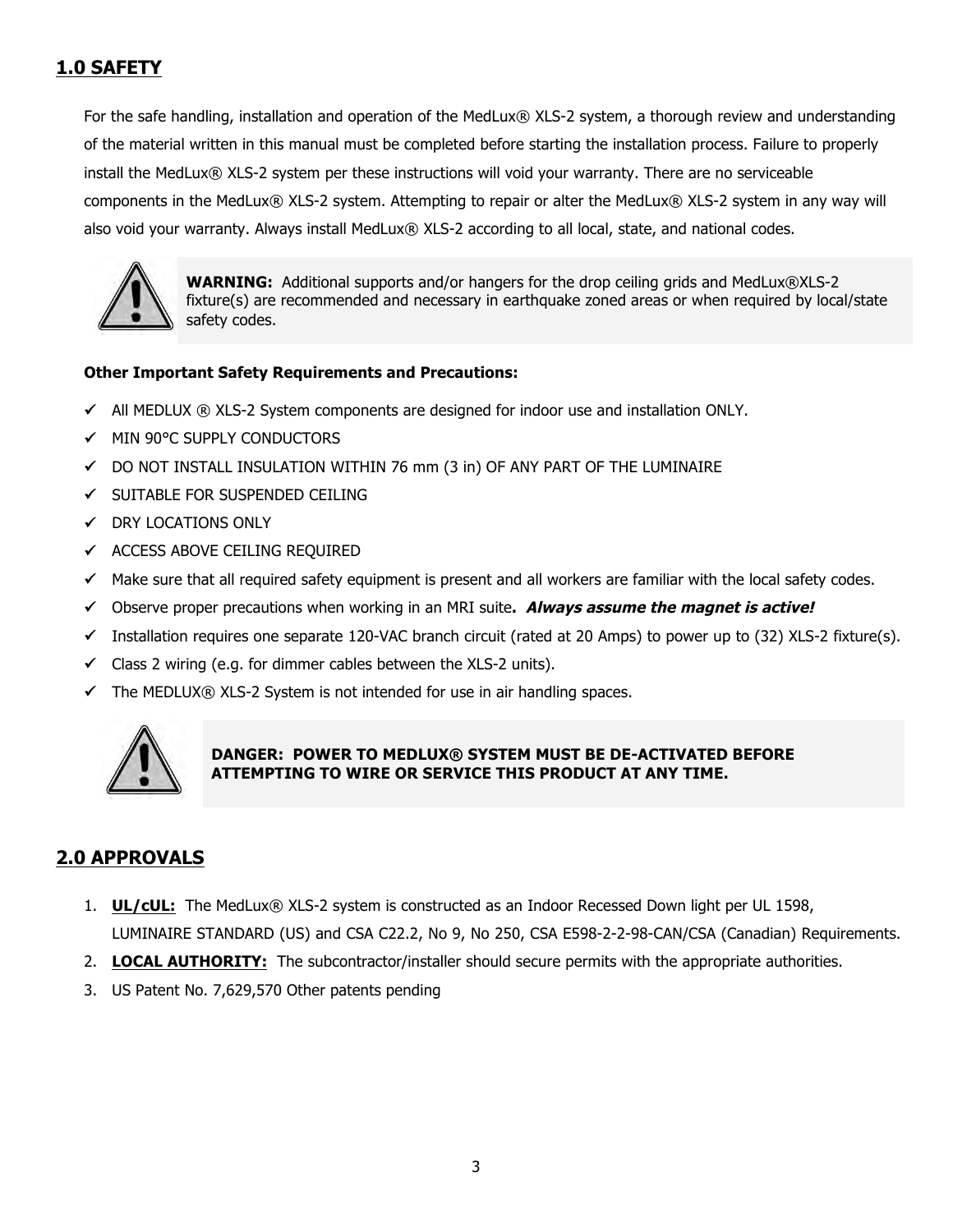# **3.0 INTRODUCTION**

#### **3.1 SCOPE**

This manual provides instructions for the installation of a MedLux® XLS-2 system. All MedLux® XLS-2 system components are designed for Indoor use ONLY. For assistance during the installation process or operation there after, please contact Everbrite Lighting at 1-800-610-6053 between 8:00 am and 5:00 pm CST.

### **3.2 SYSTEM COMPONENTS SUPPLIED**

The following components are included in the MedLux® XLS-2 system purchased:

- MedLux® XLS-2 Light Engine with Driver Assembly
	- Trim Rings (round or square depending on order) and (2) Spanners
	- Installation Instructions



**Figure 1:** MedLux® XLS-2 Fixture Assembly

**NOTE:** MedLux® XLS-2 fixtures come with one Trim Ring (round or square). The customer specifies which Trim Ring configuration is desired and what color (white matte, alzak or custom color) when purchased.

#### **3.3 OPTIONAL COMPONENTS**

The following components are included in the MedLux® XLS-2 system with dimmer option for shield or control room installations:

- MedLux® XLS Dimmer Module
- MedLux® XLS Dimmer Power Supply w/Class 2 PLTC power cable, 120V:16V "Bell" Transformer
- Lamp Interconnect Cables (one fewer than the number of lamps purchased; 10' long)
- Lamp drop cable & Dimmer interconnect cable (25' long each).
- (1) 100' Belden-M Cable for Control Room Installations only.
- (1) 25' patch cable for Shield Room installations only.
- Drop Cable Connector Box for Control Room Installations only.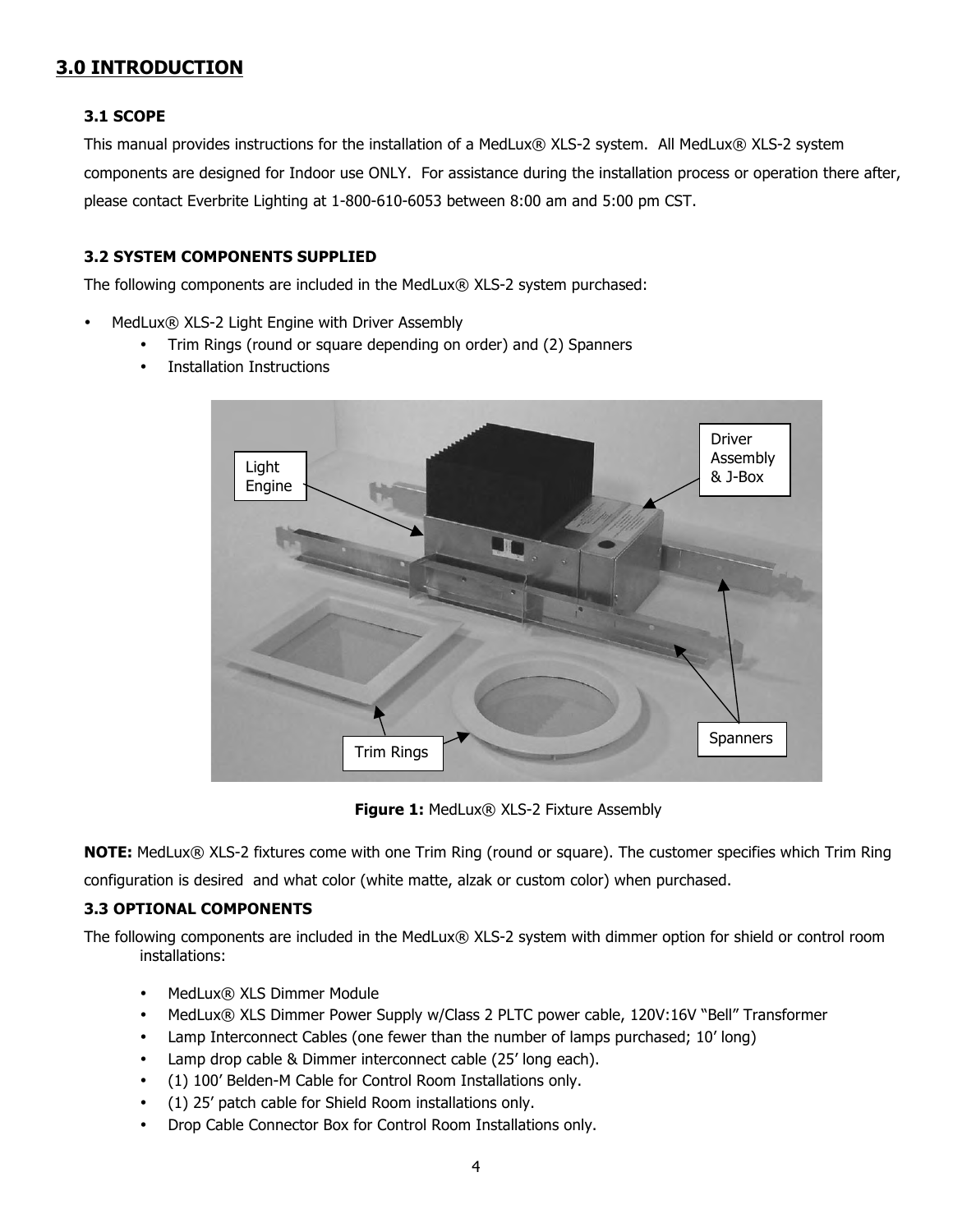## **3.4 SYSTEM COMPONENTS NOT SUPPLIED**

The following components are not supplied by Everbrite Lighting and must be made available by the customer to complete the installation process:

- Class 1 Conduit / box for incoming mains power wiring, reset switch and ceiling grid components
- Class 1 Conduit and fittings for the wiring between the MedLux® XLS-2 Fixture(s) and the EMI Facility Filter
- EMI Facility Filter, minimum ratings: 120VAC, 20A. (1 circuit supplies up to 32 lights)
- XLS System Reset switch, a standard SPST light switch rated for 20A, or equivalent.
- Drop Ceiling Grid Supports, Hangers, or other hardware as required by National and Local Building Codes
- Dimmer Signal Filter (if dimming is used), 2 CH, 120VAC/DC, .5A, 0-14KHz into 200 Ohms, 100db Min. Attn.



**WARNING:** ALL COMPONENTS SUPPLIED BY THE INSTALLER FOR USE INSIDE AN MRI ROOM FACILITY MUST BE NON-FERROUS

# **3.5 TOOLS AND MATERIALS**



**CAUTION:** All tools must be approved for use in a MRI suite (Always assume the magnet is active!).

The following items are recommended for the installation of this product.

- Tape Measure and Ladder(s)
- Wire Strippers
- Screwdrivers appropriate for hardware
- Drill with hole forming bit or saw appropriate for thru-wall EMI Dimmer Filter Installation (Optional)
- Channel Locks or Adjustable Wrench for EMI Filter Nut (Optional)
- Additional grid ceiling support wires as needed (must be non-ferrous)

#### **3.6 GLOSSARY OF TERMS**

| MedLux® XLS-2 Light Fixture Assembly     | The mechanical/electrical sub-assembly comprised of the LED<br>light engine, driver assembly and electrical J-box. See Figure 1.                                                                                                                                       |
|------------------------------------------|------------------------------------------------------------------------------------------------------------------------------------------------------------------------------------------------------------------------------------------------------------------------|
| MedLux® XLS-2 Trim Rings                 | Decorative rings that are attached from the room side of the<br>ceiling tile to the Light Fixture Assembly. See Figure 1.                                                                                                                                              |
| MedLux® XLS-2 Spanner Rails              | Adjustable brackets used to attach the Light Fixture Assembly<br>and the ceiling grid. See Figures 1 and 5.                                                                                                                                                            |
| MedLux® XLS-2 System Reset switch        | An electrical disconnect switch wired into the mains feed to the<br>facility filter that supplies power to the XLS lighting circuit. This<br>would normally be located in the equipment room. See figure 15.                                                           |
| MedLux® XLS-2 Dimmer Module              | The mechanical/electrical sub-assembly that sends each XLS<br>lamp control information which is proportional to the setting of<br>the desired illumination level. See page 15.                                                                                         |
| MedLux® XLS-2 Dimmer EMI Filter          | A filter assembly designed to prevent EMI (Electromagnetic<br>Interference) from getting in the MRI room. This filter is <b>NOT</b><br>supplied as part of the optional MedLux® XLS-2 Dimming<br>System and is not necessary for non-MRI applications. See page<br>16. |
| MedLux® XLS-2 Dimmer Interconnect Cables | Connecting cable between the Dimmer module, Dimmer filter,<br>and XLS-2 fixtures.                                                                                                                                                                                      |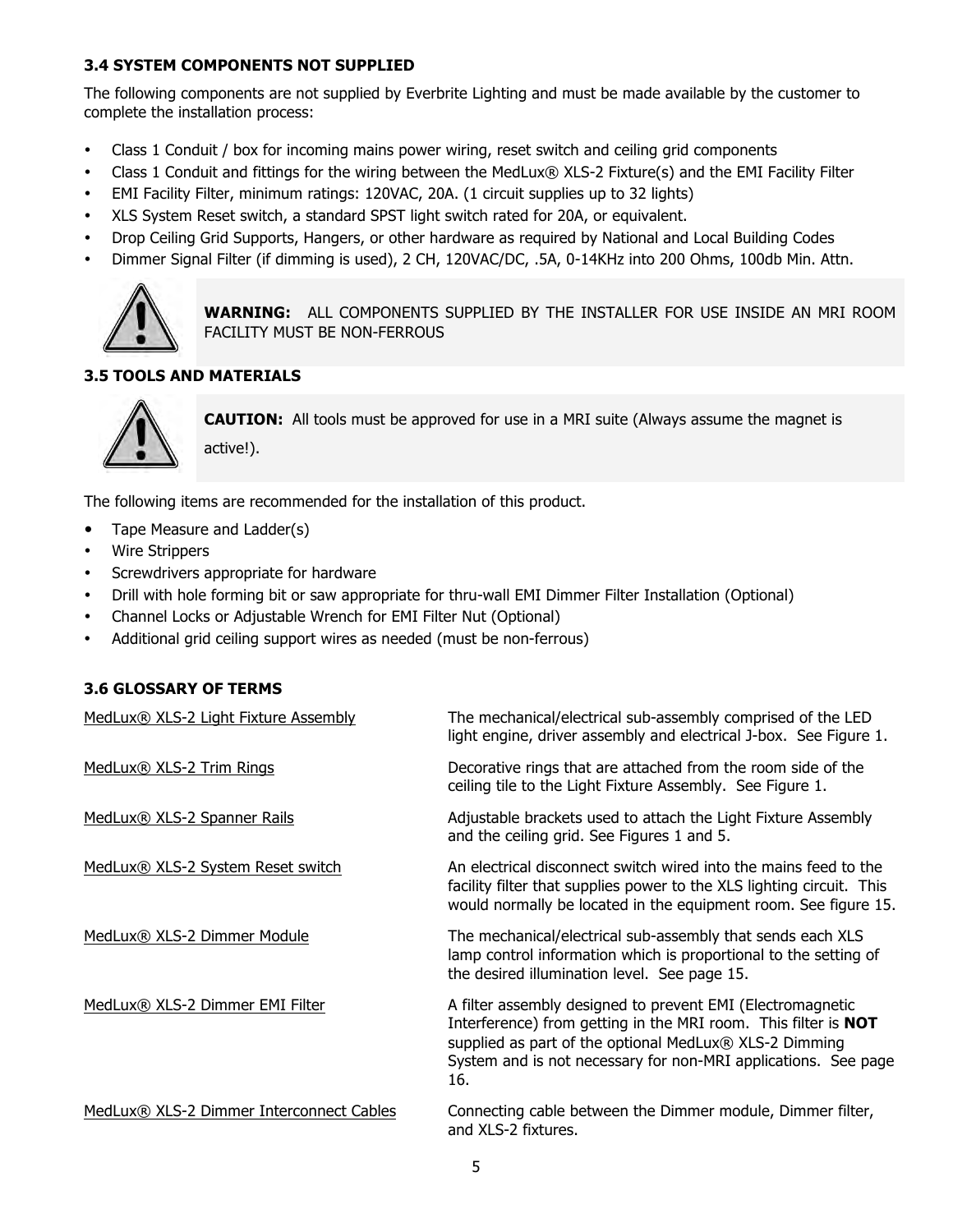# **4.0 PRE-INSTALLATION**

## **4.1 PRODUCT DELIVERY AND INSPECTION**

Upon delivery, **immediately** remove the MedLux® XLS-2 product from its packaging. Inspect the product to ensure that nothing is damaged and that all components have been received. **Immediately** notify the Freight Company of any damaged components. Damaged product must not leave the loading dock until the shipper can verify claim. Customer is responsible for any damage not reported within fifteen (15) days of receipt of shipment.

### **4.2 SITE PREPARATION**

Before beginning site work, notify the business or construction manager of the following:

- Scope of Work include duration of installation, any disruptions to electrical service, and what specific hours of the day the installation is to be done.
	- Any safety requirements or conditions specific to the installation site.

### **4.3 VERIFICATION BEFORE INSTALLATION**

1. A minimum clearance of 9" above the top surface of the drop ceiling is required for installation above every MedLux® XLS-2 Light Fixture. The XLS assembly rises 7.5" above the ceiling tile when installed.



#### **WARNING:**

Any ceiling grid, XLS fixture(s) or tile(s) falling onto a person(s) or equipment in a room where the XLS assembles have been installed may cause serious injury or damage, if statement #2 below is not verified.

2. The ceiling grid must be capable of supporting the combined weight of the XLS fixtures. The installer is responsible for verifying the load capability of the support grid.

# **4.4 ELECTRICAL REQUIREMENTS**

- Circuits must be wired in accordance to all state and local electrical codes.
- If any XLS-2 lamp senses an over-temperature condition, it will shut OFF. In order to restore normal operation it will be necessary to reset the system by turning the 'XLS System Reset' switch (normally located in the equipment room) OFF, then ON again. If an optional dimmer control is installed, turning it off WILL NOT restore the system properly.
- If a dimmer component is configured into the MedLux® XLS-2 System, a standard 120 VAC outlet is required for dimmer power. If the dimmer option is not required, a standard wall switch can be used to break the AC mains for the lighting circuit for ON/OFF operation. This switch will then also provide the 'System Reset' function.



#### **WARNING:**

Standard incandescent lighting dimmers (DC Controllers) or fan speed controls will not work correctly with the XLS-2 lighting system. Attempting to do so may damage the XLS-2 lamps.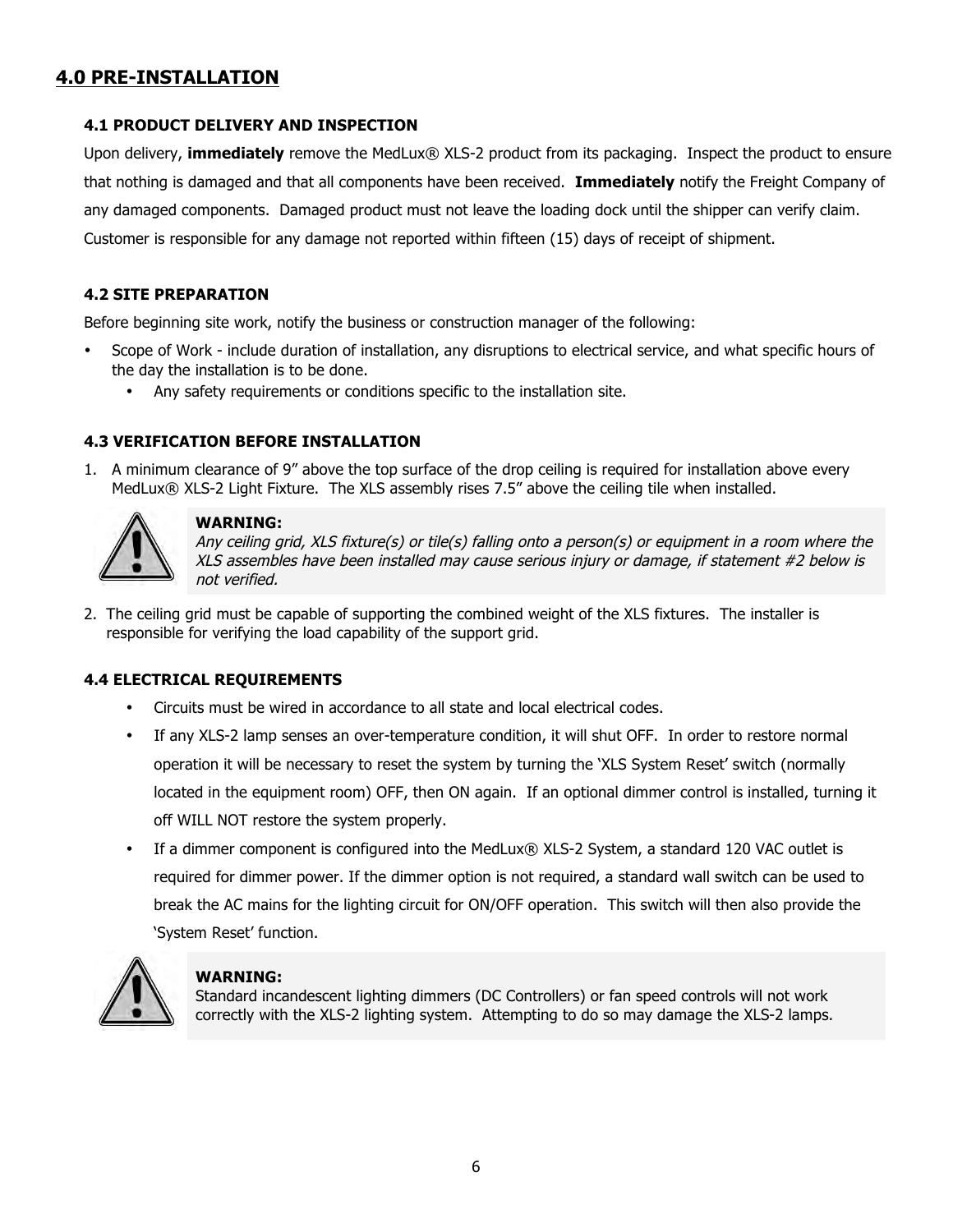# **5.0 INSTALLATION**

#### **5.1 MEDLUX**® **XLS-2 Fixtures**

- 1. Assuming that all wiring and conduit is already installed per the site architect's direction, remove the ceiling tile in which the MEDLUX® XLS-2 fixture will be installed.
- 2. Find the center of the ceiling tile that is going to be used for the installation and cut a 7-1/4" diameter hole for a round trim ring or a 7" square opening for a square trim ring.
- 3. Re-install the ceiling tile with the cutout.
- 4. Remove ceiling tile adjacent to the space where the MEDLUX® XLS-2 fixture will be located.
- 5. Assemble together two spanner rails using one Type A (tabs out) and one Type B (tabs in) spanner for each side. Adjust the rail ends to a pre-measured dimension that matches the width of the ceiling tiles on the job site. Then insert spanner rail tabs into the closest slots of the adjacent rail. See Figure 2.



**Figure 2:** Spanner Tabs and Slots

6. Bend the tabs over flat to the surface of adjacent rail. See Figure 3.



**Figure 3:** Bending Spanner Tabs Over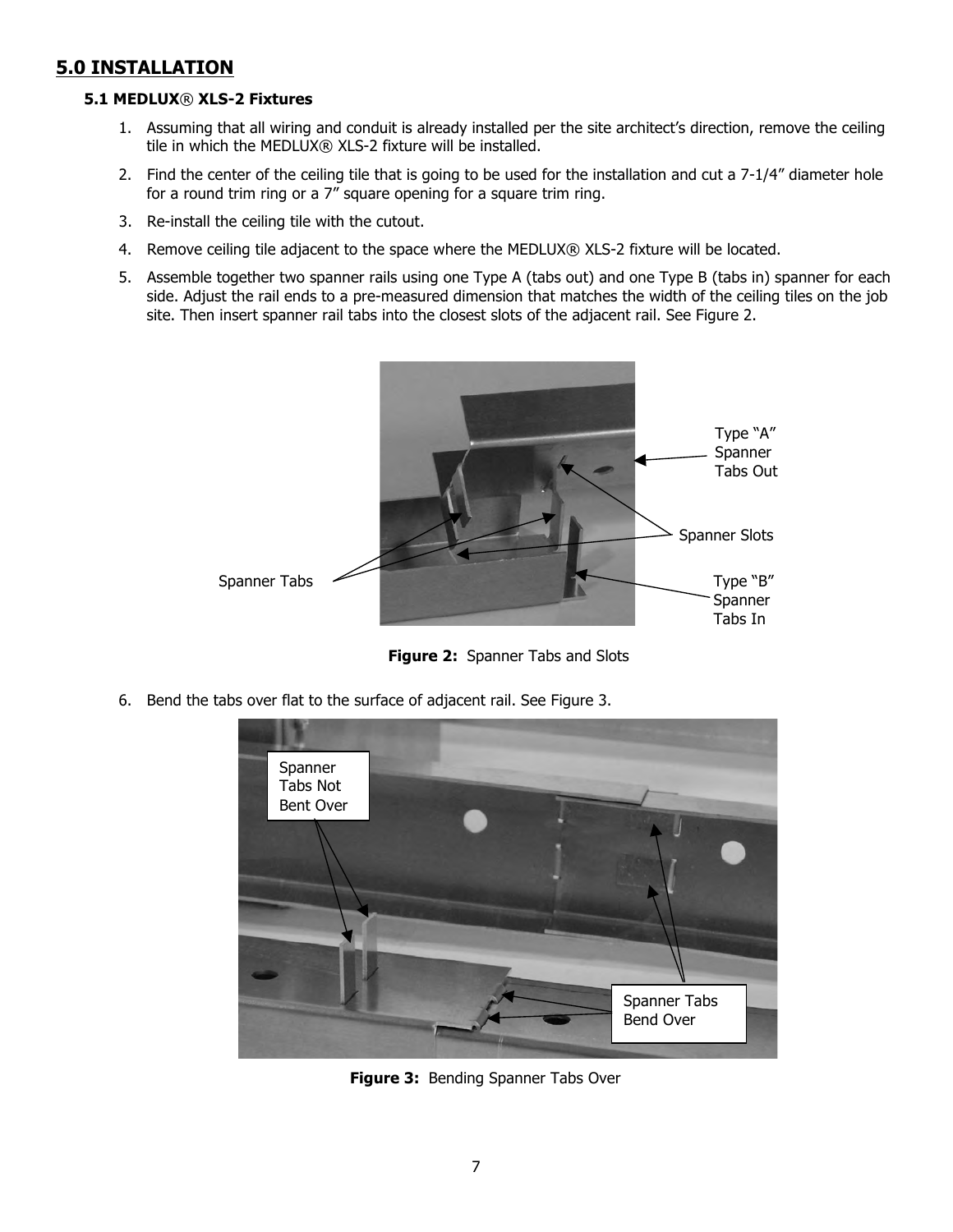7. When all tabs are bent over on both rails, insert spanner rails through the "C" slots of the light fixture brackets. It may be necessary to bend the bracket slightly inward to allow spanners to slide freely. Bend brackets back into position after spanners are in place. See Figure 4.



**Figure 4:** Inserting Spanner Rails into Light Fixture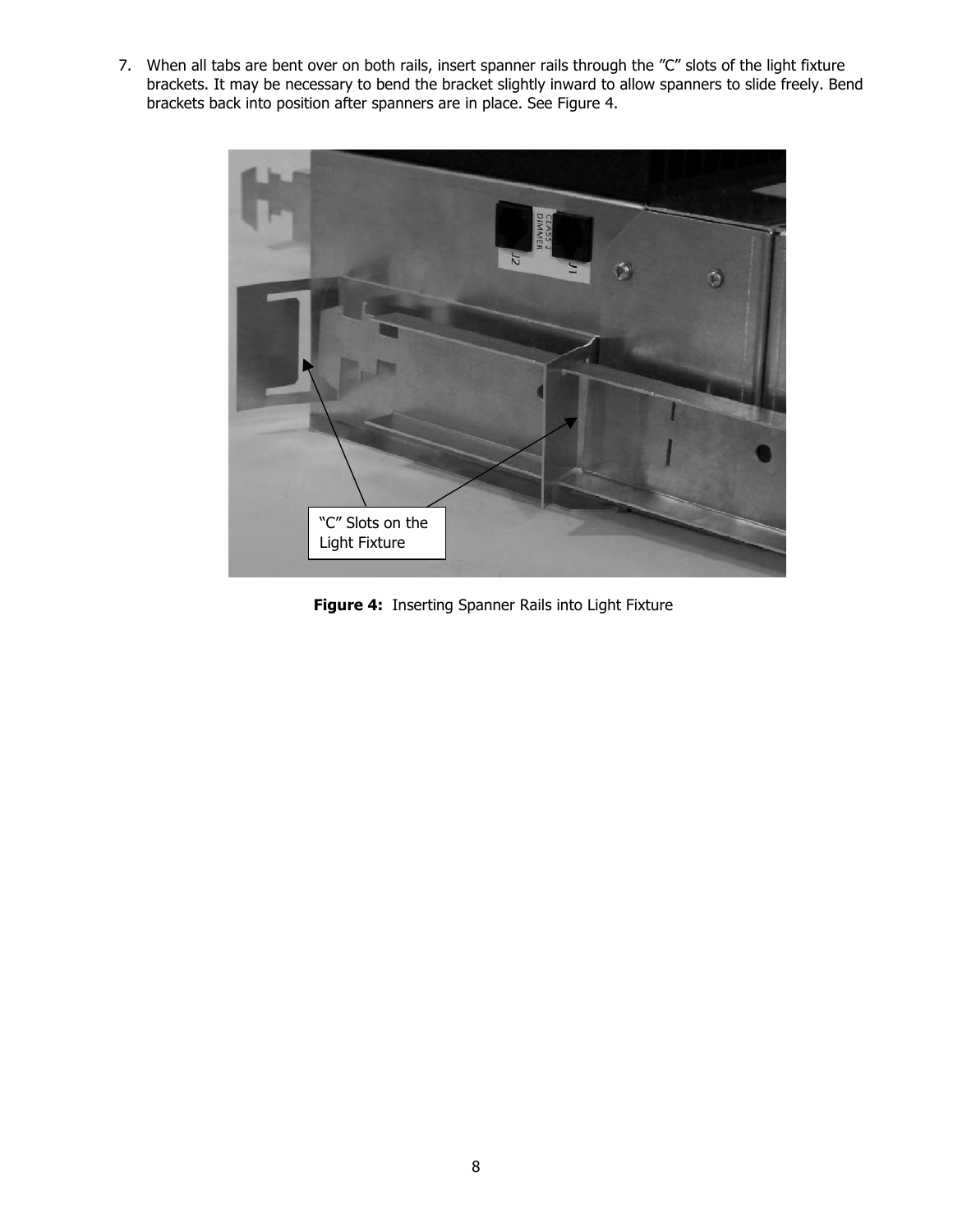8. Through the opening of the adjacent tile, place the Light Fixture on top of the tile and centered over the hole.



**Figure 5:** Placement of Light Fixture on Tile

- 9. Position step notches at the ends of the spanner rails onto the ceiling grid so the fixture flange rests lightly on the ceiling tile. It may be necessary to remove the spanner from the fixture assembly and flip over to achieve the correct notch position. See Figure 5.
- 10. From the room side of the ceiling tile, attach the Trim Ring by squeezing the spring wires together and attaching to the brackets in the light chamber. See Figure 6.



**Figure 6:** Trim Ring with Attachment Spring and Bracket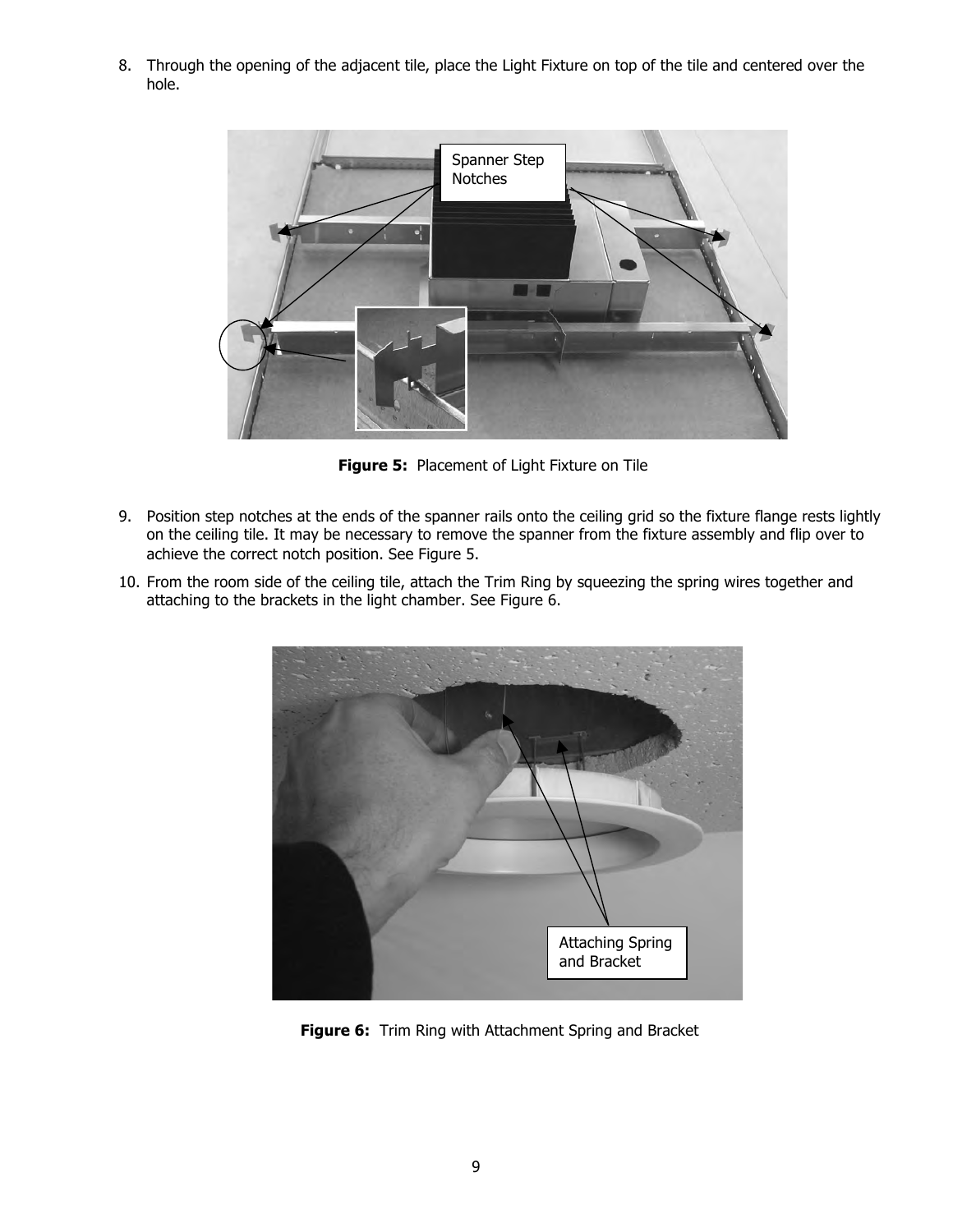11. Locate the electrical Junction Box on the Light Fixture Assembly. Remove the cover plate by loosening the two cover screws. See Figure 7.



**Figure 7:** Electrical Junction Box Cover and Screws



**Figure 8**: Junction Box with Cover Off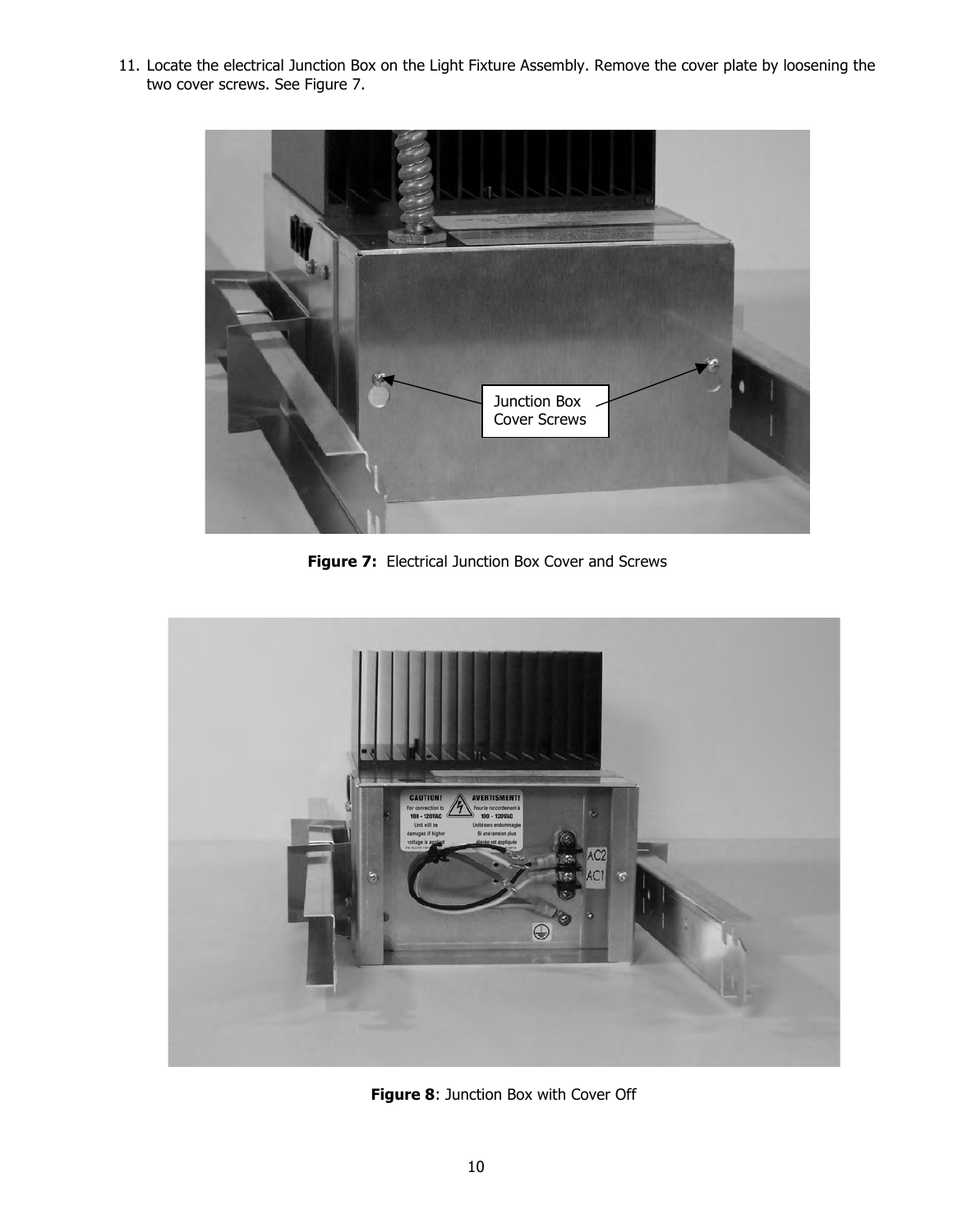12. Feed the AC Main wires and conduit through the junction box knockout hole using a non-ferrous fitting. See Figure 9.



**Figure 9:** AC Mains Feed into Junction Box

- 13. Tighten the conduit fitting to the junction box using a lock nut as shown in Figure 9.
- 14. Connect the black and white field wires to the respective ballast input wires with wire nuts. Attach the green grounding wire from the mains and the Junction Box ground wire using an appropriate wire nut. THIS GROUND CONNECTION MUST BE TRACEABLE BACK TO THE ROOM SHIELD! See Figure 10.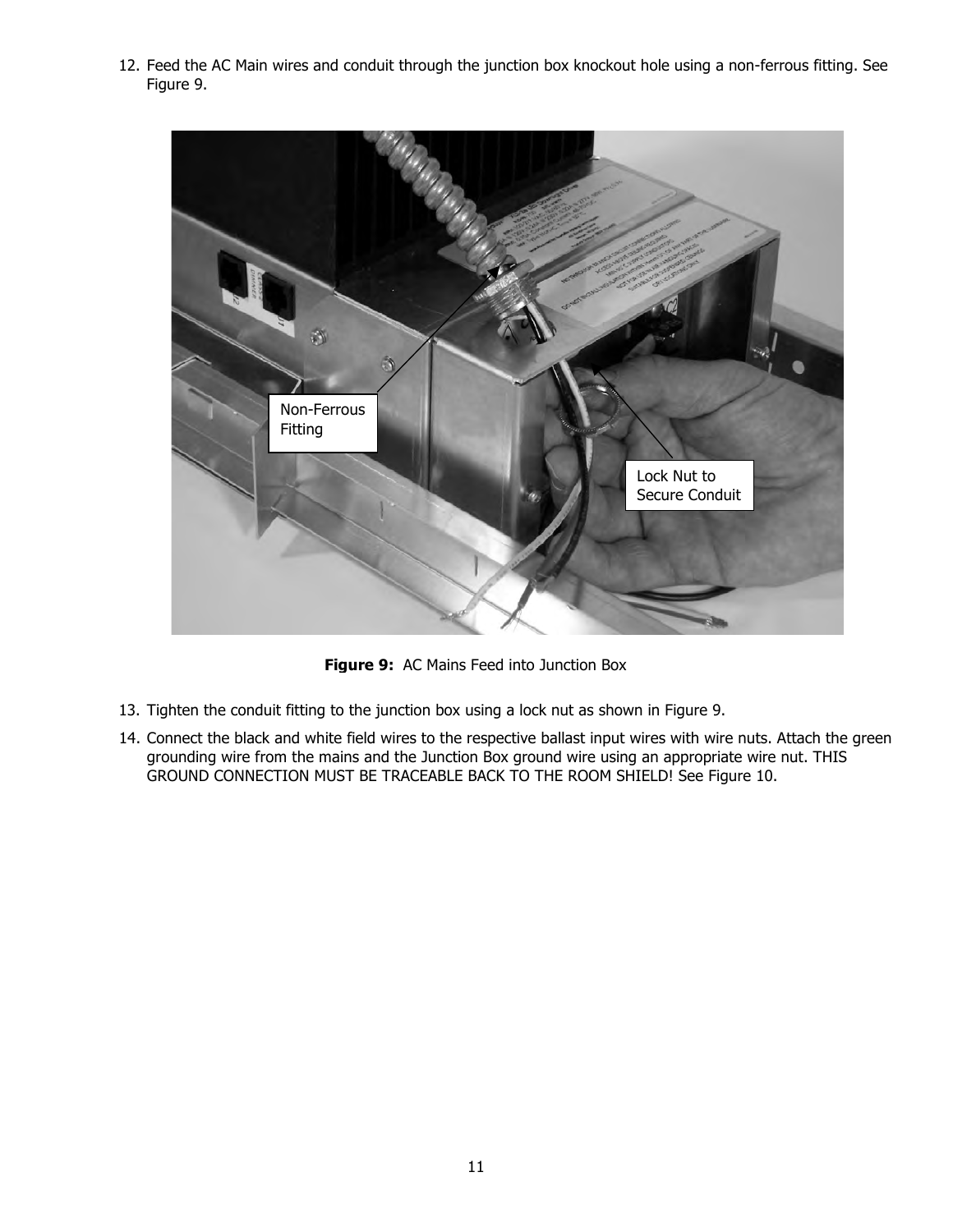

**Figure 10:** Completed Wiring in Junction Box

- 15. Replace and secure the cover plate on the junction box by tightening the two cover screws. Repeat this process until all fixture wiring is completed.
- 16. Connect the Dimmer Input/Output cables to the Light Fixture Assembly. Repeat this process until all Dimmer Jacks/cables are connected. See Figure 11. If lighting zones are required, do not connect a cable between fixture in different zones.



**Figure 11:** Dimmer Input/Output Connections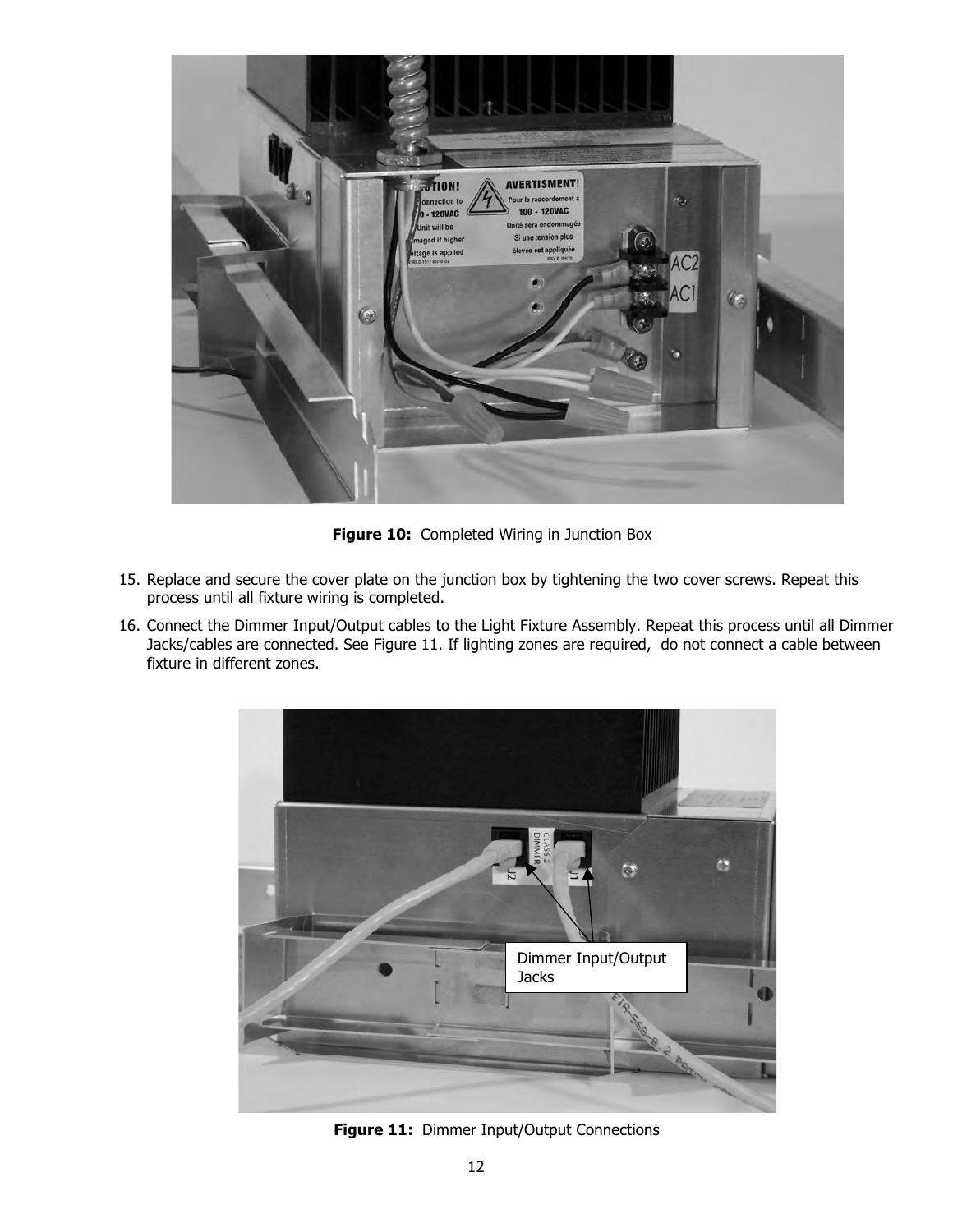# **5.2 EMI Facility Filter Installation (Not supplied with MEDLUX**® **XLS-2 system)**

An EMI Facility filter is designed to prevent EMI (Electromagnetic Interference) from entering the MRI room. The EMI Facility filter is NOT supplied as part of the MedLux® XLS-2 system components and is not necessary for non-MRI applications.



**Figure 12: EMI Filter Wiring Layout** 

The EMI Filter and mounting hardware is supplied by the customer or specified subcontractor. The EMI Filter functionally eliminates electromagnetic interference from entering the room. Mount the EMI Facility Filter according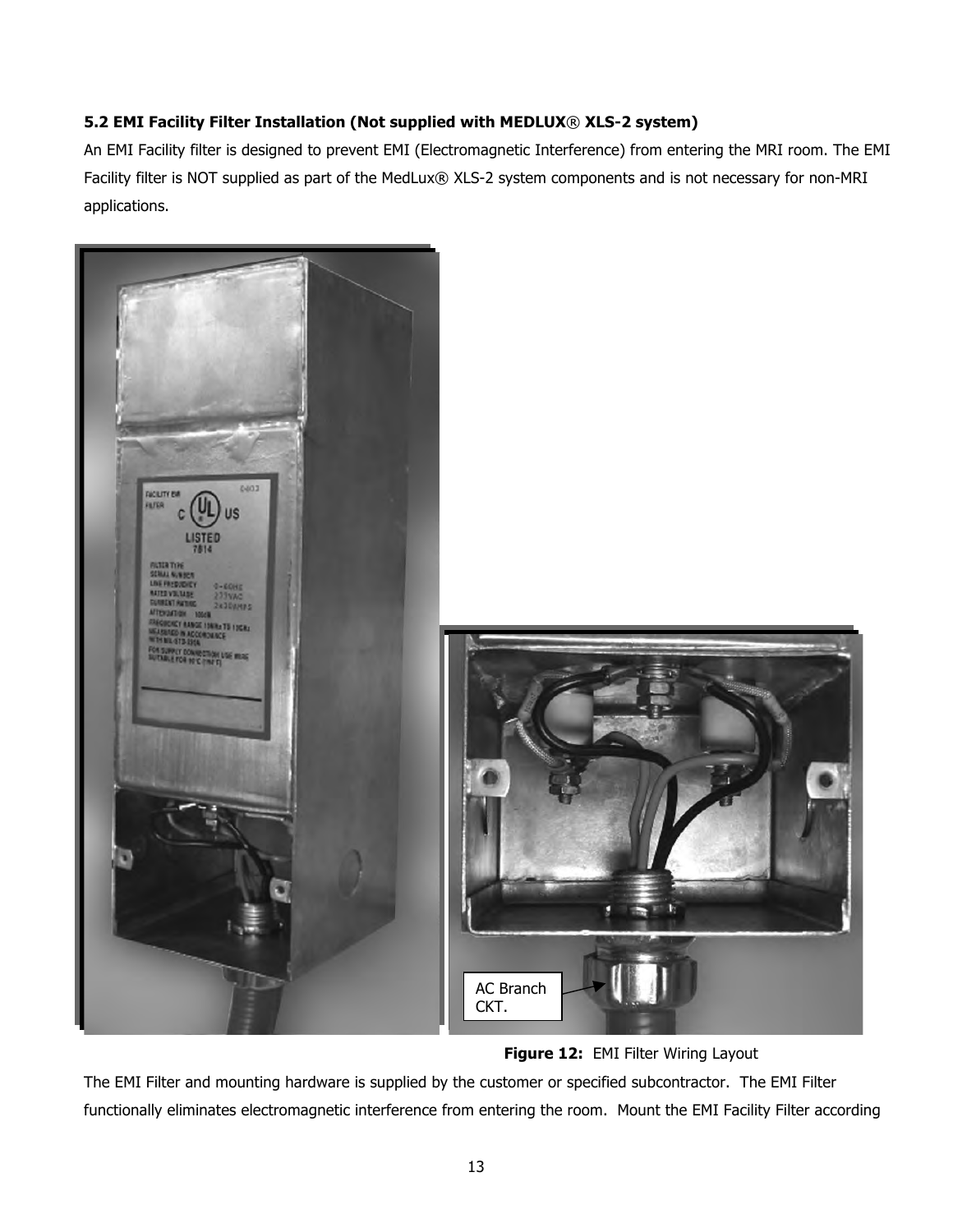to approved system layout documentation. The interconnecting Class 1 wiring (Lamp-To-Lamp) is customer supplied and must meet local electrical code specifications. Refer to installation wiring diagram for ampacity requirements.





The threaded pipe at the rear of the EMI Filter module is guided through a pre-drilled hole in the access panel leading into the MRI room from the equipment control room. Later, it will be secured with a Lock Nut and Plastic Abrasion Nut inside a suitable junction box. Be sure to install an EMI sealing gasket, supplied with the filter, between the access panel and junction box. (See Figures 13 and 14.) Be certain to include a ground conductor that is directly connected to the shield at this point. The ground bus bar at the penetration panel is a good point for this connection. Each XLS-2 Light fixture and any dimmer modules (if used) must have ground return connections for proper EMC performance.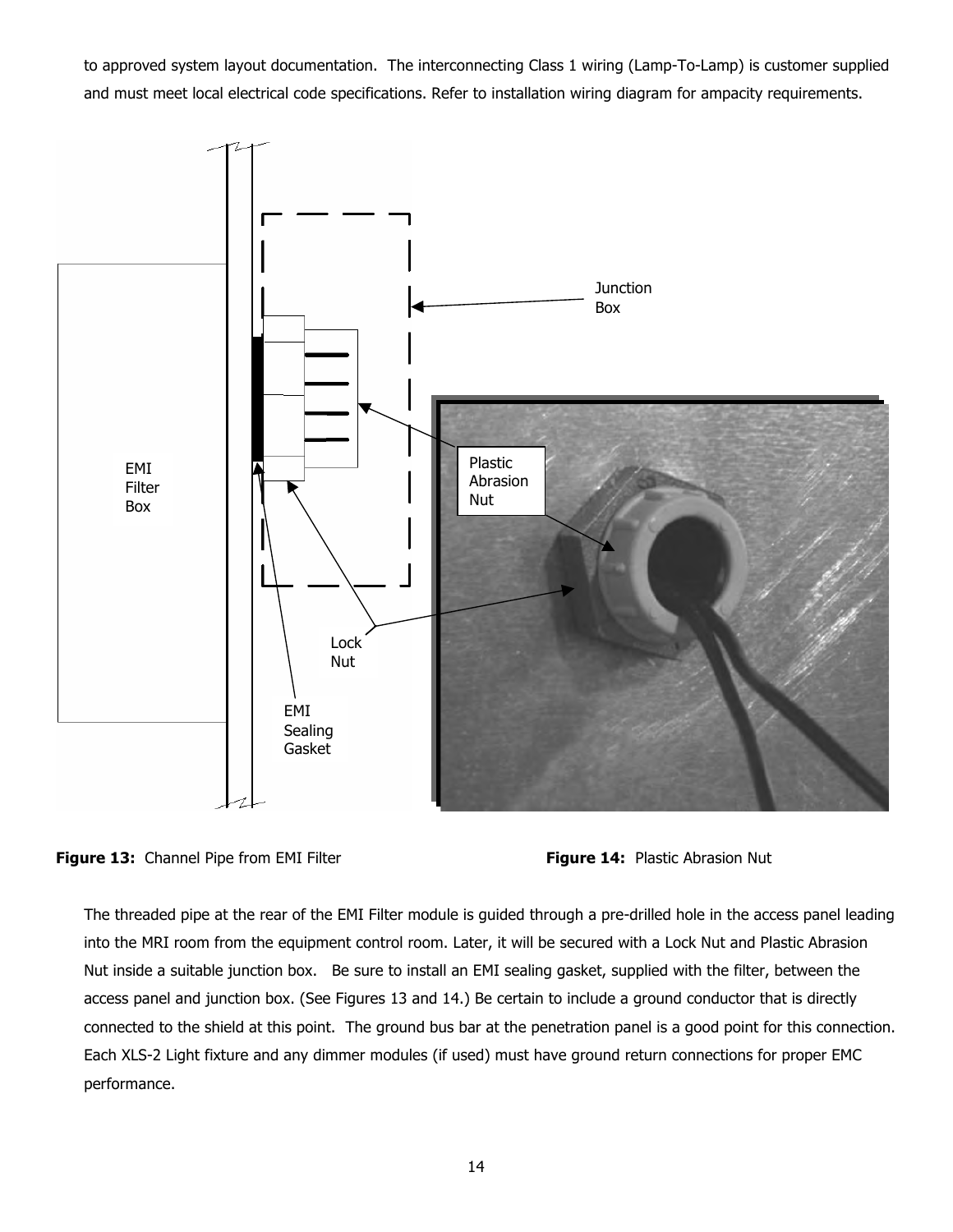## **5.3 Typical Wiring Scheme / XLS System**

**Figure 15:** Non-Dimming System Installation

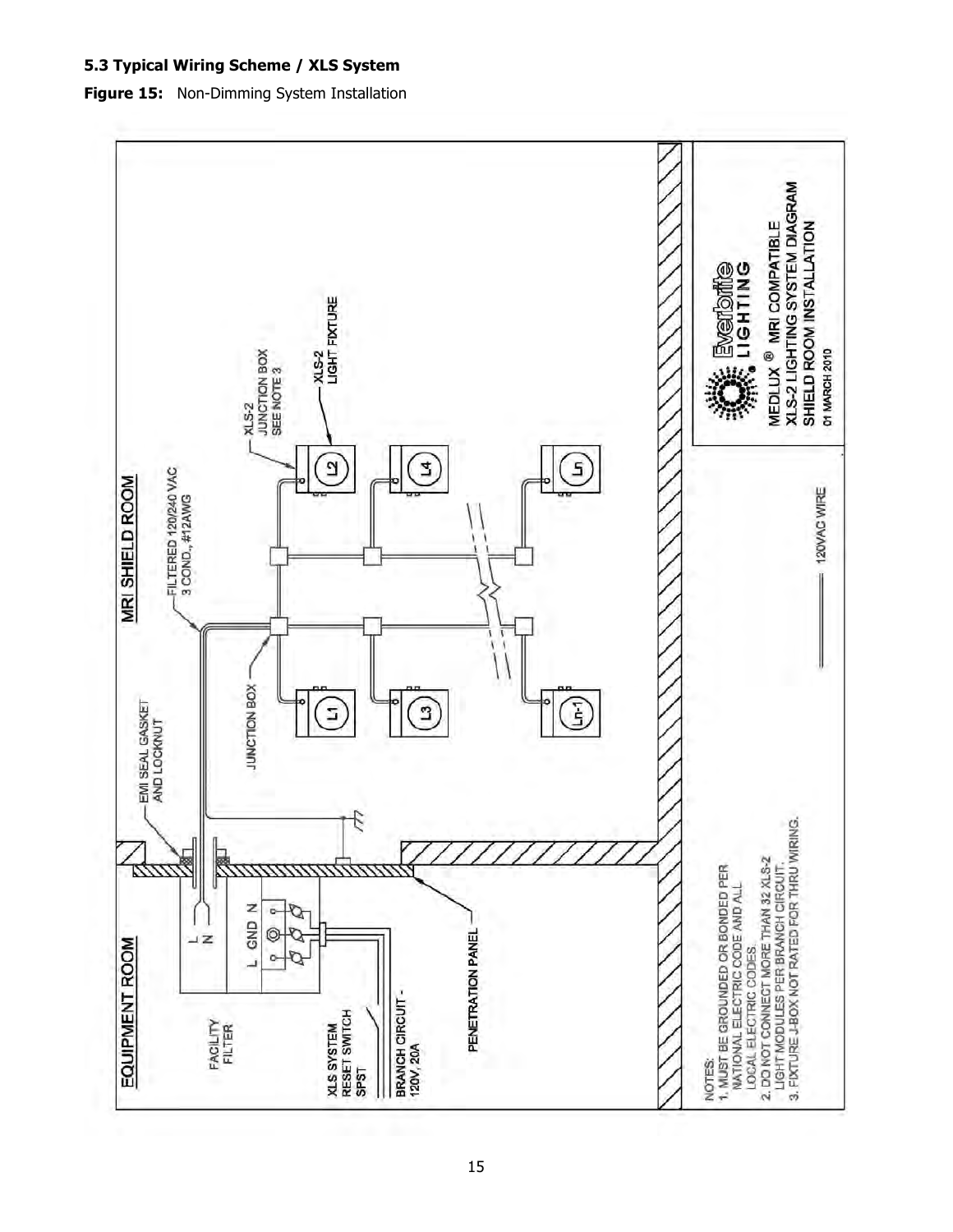# **5.4 Optional Dimmer Installation**

The optional dimmer components that are interconnected to the MedLux® XLS-2 system are made up of a Remote Dimmer Controller (i.e. Dimmer Module), powered by a standard 12-24VAC wall adapter or 16VAC bell transformer, and a Dimmer Facility Filter for the Control Room version. They are directly wired into the MedLux® XLS-2 system as shown in the pages that follow.



**The dimmer wiring installation differs depending on whether the DIMMING controller is to be located in the Control Room or INSIDE the MRI Scanning Room.**

# **5.5 Dimmer Filter Option**

The Dimmer Filter is similar to the EMI Facility filter, in that it is designed to prevent EMI (Electromagnetic Interference) from getting inside the MRI room. **Note that the Dimmer filter is not required if the dimmer controller and power supply are located inside the MRI Scanning (Shield) Room.**

Install dimmer drop cable connector box coupler through penetration panel from MRI room side as shown below. Attach filter to coupler on opposite side of panel with hex nut. Attach blue wire to output signal terminal and black wire to ground lug.

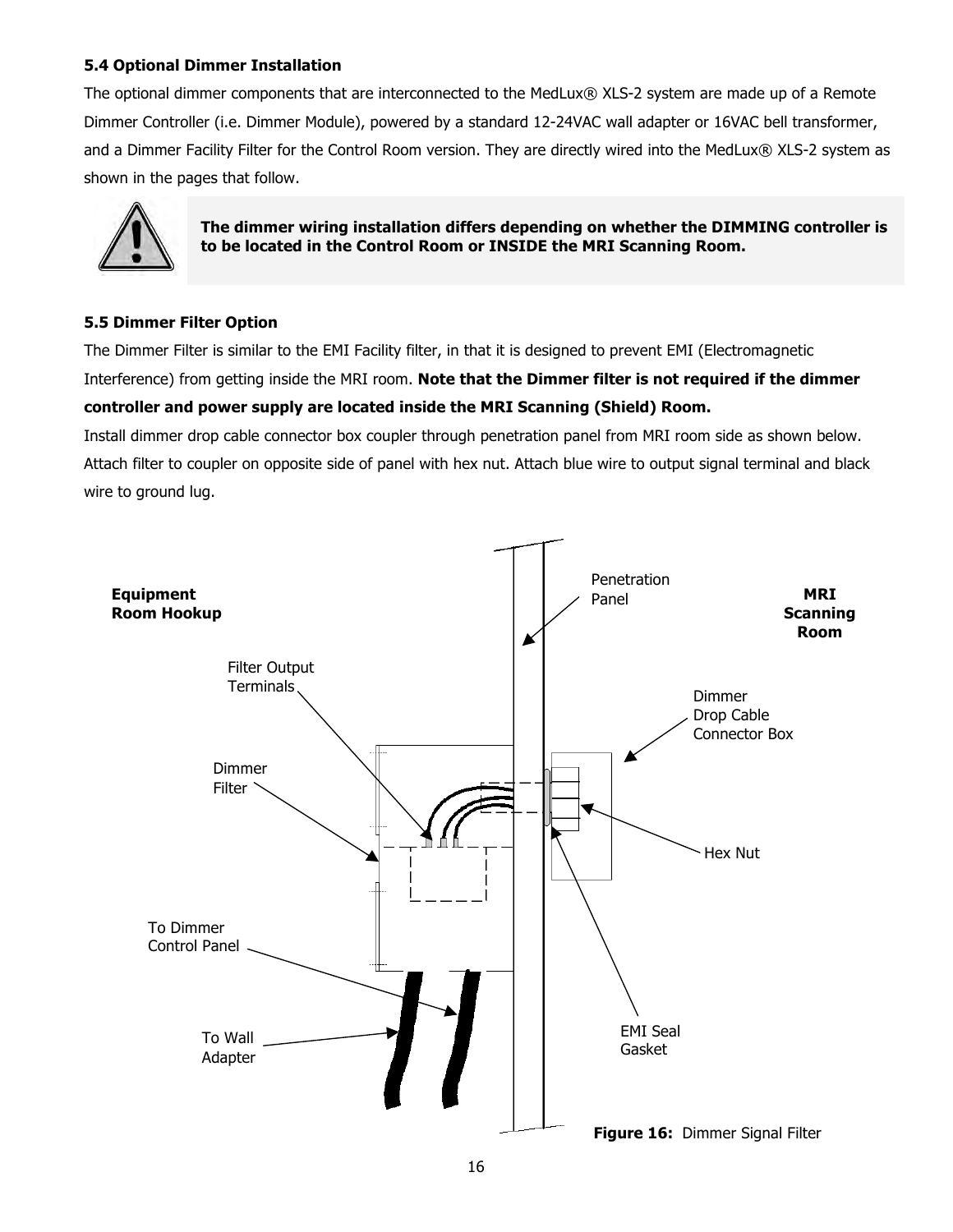

**The dimmer wiring installation differs depending on whether the DIMMING controller is to be located in the Control Room or INSIDE the MRI Scanning (Shield) Room.**

- 1. If the Dimmer Controller is to be located in the MRI Control room, position the Dimmer Controller Box at any convenient wall location in the MRI Control room using a plastic single-gang switch box, minimum 3" deep.
- 2. Pull a run of 2-pair, 18AWG PLTC cable (e.g. Belden #8638) between the dimming controller box location and the signal filter located in the equipment room. Since this is a Class 2 circuit, it is not necessary to run conduit for this cable.
- 3. Connect the cable to the terminal block (TB1) located on the back of the Dimmer Controller Wall Plate. Use pair #1 for the dimmer signals: red to terminal 1, "DIM-A" and black to terminal 2, "DIM-B". Use pair #2 for the power feed: red to terminal 3, "+V" and black to terminal 4, "-V". The RJ-45 connector block is not used in this case and should be removed first if supplied with dimmer.
- 4. Carefully push the wires back into the box and mount the plate with two #6-32 SS screws (supplied).
- 5. In the equipment room, route the other end of the control cable to the input chamber of the EMI signal filter designated for use with the dimmer system.
- 6. Connect the red wire from pair #1 to the filter input terminal. Connect the black wire from pair #1 to the **earth** ground lug. THIS GROUND CONNECTION IS CRITICAL TO PROPER EMC PERFORMANCE OF THE SYSTEM!
- 7. Route the output cable from the dimmer power supply (12-24VAC typ.) to the input chamber of the EMI signal filter.
- 8. Connect either power supply wire to the red wire from pair #2 from the dimmer control cable and the other supply wire to the black wire from pair #2 using a small wire nut for each.
- 9. Return to the Dimmer Control and press the ON button. The blue MedLux® XLS-2 window should light. If it does not, double check all wiring connections for continuity and proper polarity.
- 10. Run the 25' dimmer drop cable from the Dimmer Drop Cable Connector box directly into the Dimmer Input/Output Jack located next to the Junction Box on the nearest XLS-2® Fixture. See Figure 11 on page 12. Connect all remaining lamps in daisy chain fashion using the Dimmer Input/Output Jacks.
- 11. Verify proper lamp operation by pressing the ON button on the Dimmer Control. All lamps should light to full ON.
- 12. Pressing the "down Arrow" button, the lamps should gradually begin to dim and hold the present level when released.
- 13. Press the "Save" button to save a desired light level for future use. The blue window will flash three times to acknowledge the level is saved. Pressing the "Pre-Set button will now restore any light level saved.
- 14. Press the "OFF" button to turn off all connected lamps.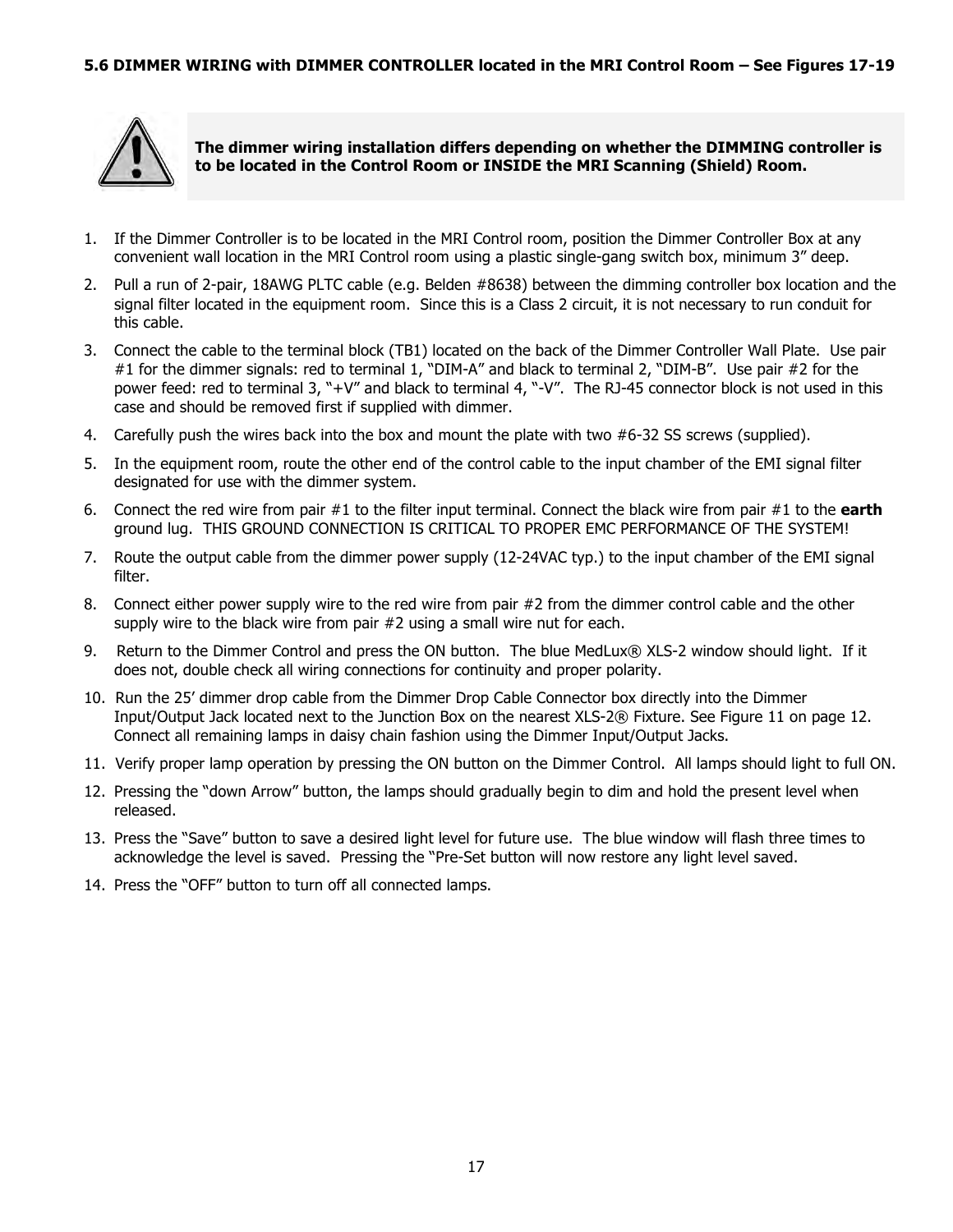

**Figure 17:** XLS Lights in Scanning Room With Single Dimming System Located in the Control Room Installation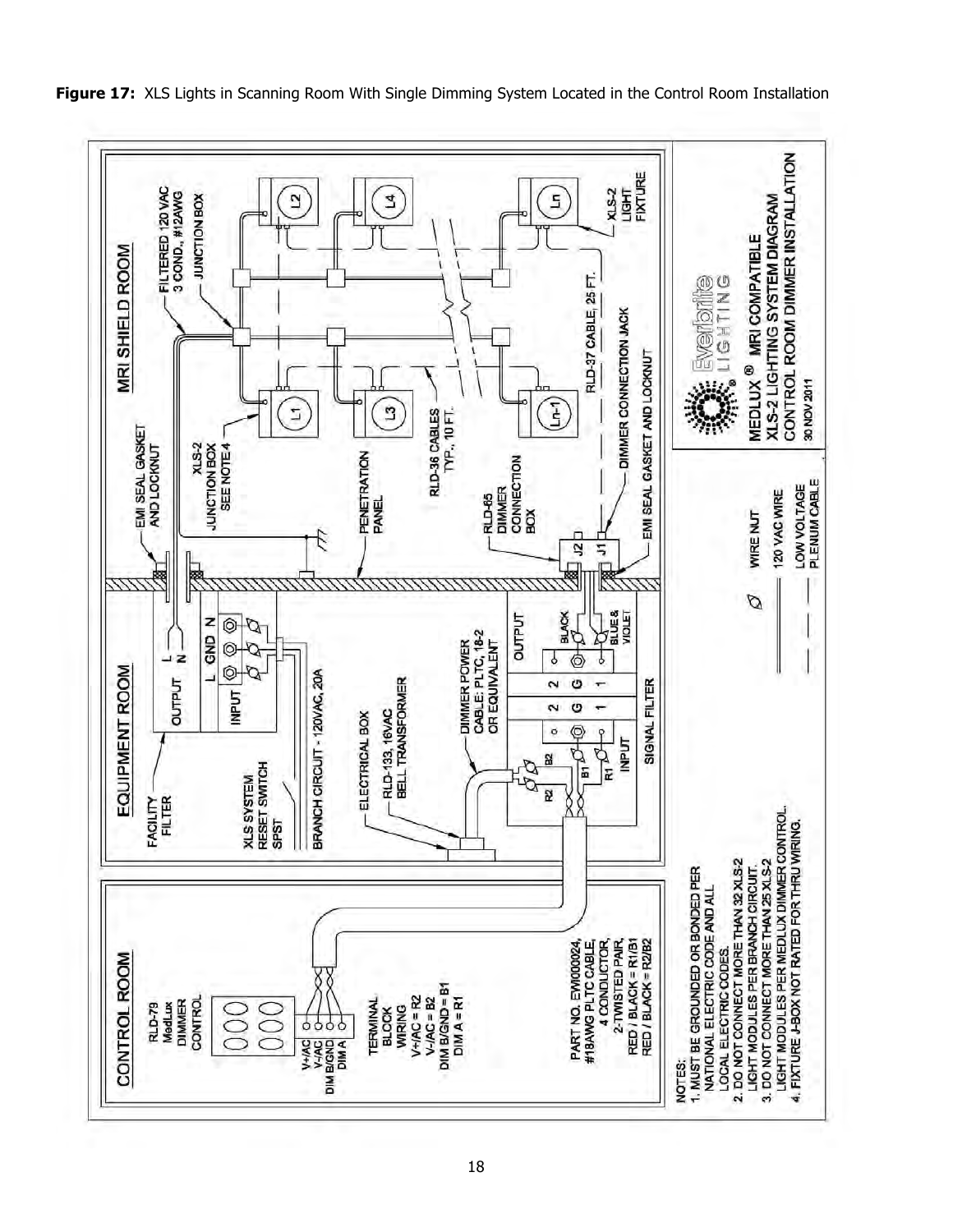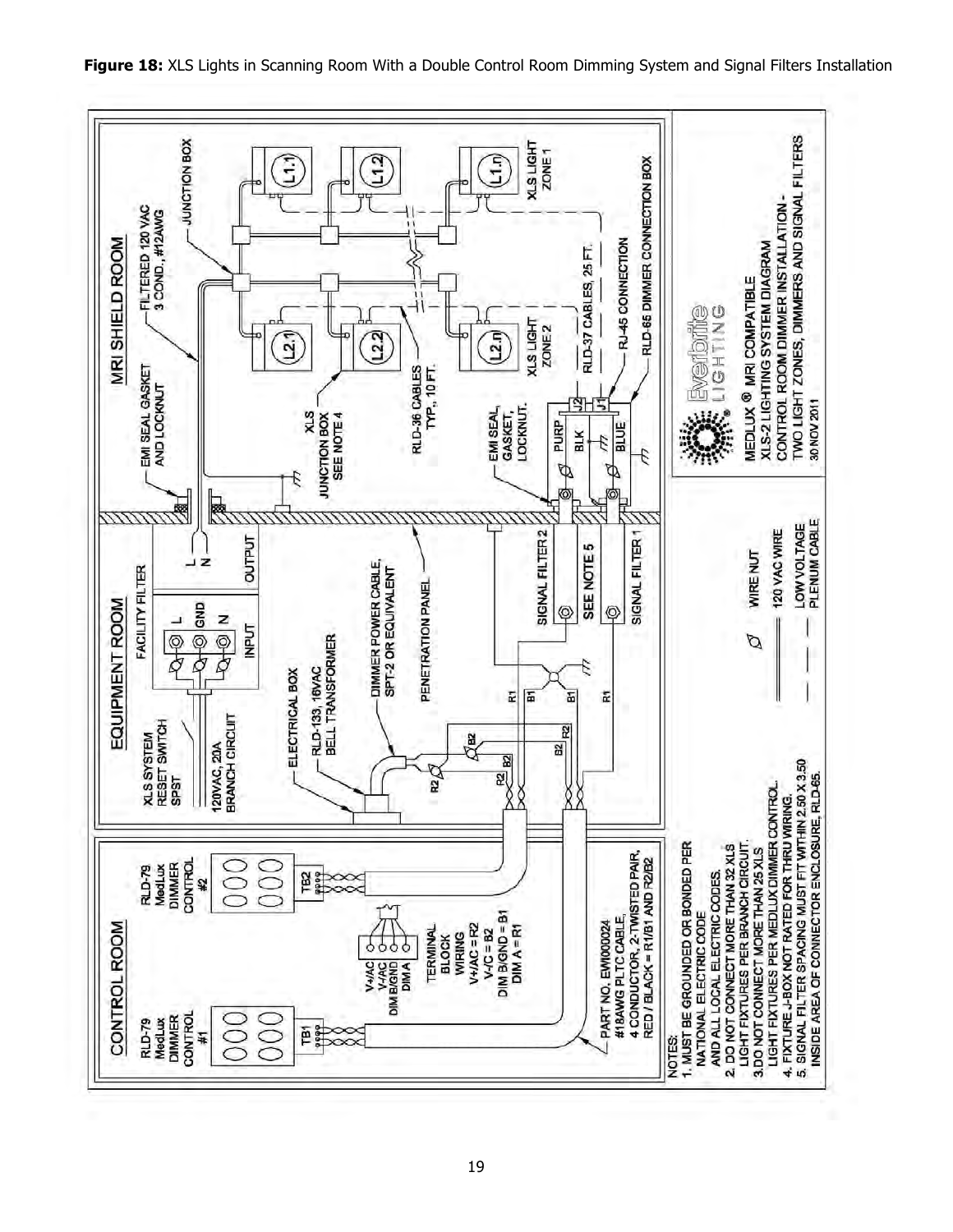### **5.7 DIMMER WIRING with DIMMER CONTROLLER Located INSIDE the MRI Shield Room**

#### **NOTE: See Figure 19 for Installation Diagram**



**The dimmer wiring installation differs depending on whether the DIMMING controller is to be located in the Control Room or INSIDE the MRI Shield (Scanning) Room.**

- 1. If the Dimmer Controller is to be located INSIDE the MRI shield (scanning) room, position the Dimmer Controller Box at any convenient wall location inside the MRI Shield (scanning) Room using a plastic single-gang switch box, minimum 3" deep.
- 2. Mount and wire a duplex outlet above the drop ceiling in line with the desired dimmer location. If local codes disallow the use of a plug-in adapter above a drop ceiling, substitute with an octal box and use a standard 16VAC, 10VA Bell transformer.
- 3. Route the power source output wires through the wall and into the dimmer control box. Connect one of these wires to terminal block TB1, terminal #3 (+V/AC). Connect the other supply lead wire to TB1, terminal #4 (-V/AC). IT IS CRITICAL THAT A GROUND WIRE BE RUN FROM TB1, terminal #2 BACK TO THE SHIELD (penetration panel) TO PROVIDE PROPER EMC PERFORMANCE!
- 4. Press the ON button and verify that the blue MedLux® window is lit.
- 5. Route the Dimmer Drop Cable from the nearest XLS lamp, through the wall, and into the dimmer control box (See Figure 16). Plug it into the RJ-45 connector, J2, on back of the dimmer control panel. Connect all remaining lamps in daisy chain fashion using the Dimmer Input/Output Jacks shown in Figure 11.
- 6. Dress the wires within the box and mount the control panel with two #6-32 SS screws (supplied).
- 7. Verify proper lamp operation by pressing the ON button on the Dimmer Control. All lamps should light to full ON.
- 8. Pressing the "down Arrow" button, the lamps should gradually begin to dim and hold the present level when released.
- 9. Press the "Save" button to save a desired light level for future use. The blue window will flash three times to acknowledge the level is saved. Pressing the "Pre-Set" button will now restore the latest light level saved.
- 10. Press the "OFF" button to turn off all connecting lamps.